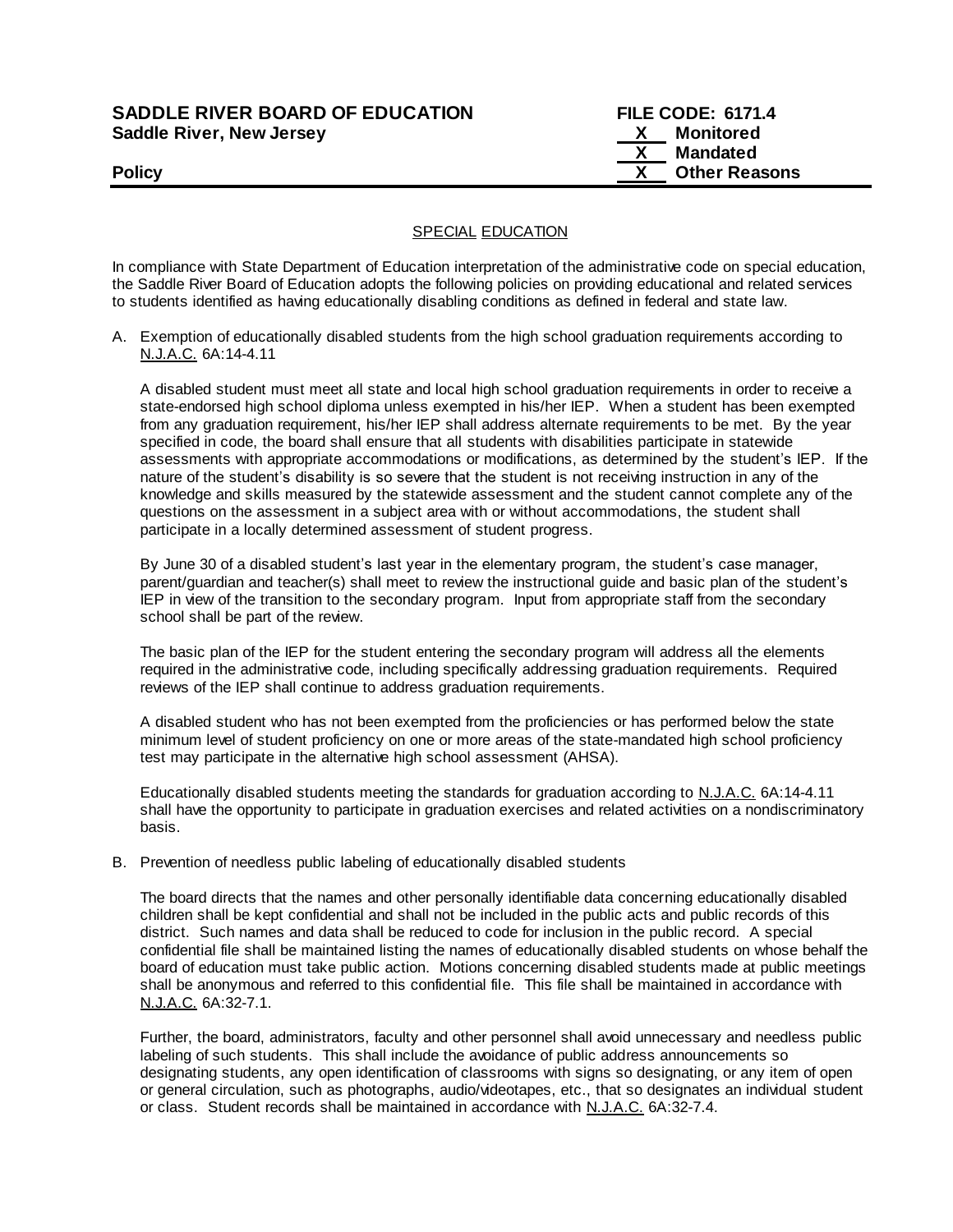C. Compilation, maintenance, access to and confidentiality of student records according to N.J.A.C. 6A:32-7.4 through –6.6.

To ensure proper accessibility and confidentiality, the records of educationally disabled students shall be gathered, updated, maintained, stored, transferred, made accessible and finally disposed of in accordance with the district policy 5125 on student records in general. To assure the security of special education records:

- 1. Provision shall be made for access and security of computer-stored records of educationally disabled students;
- 2. Clerical and secretarial tasks related to such records shall be performed only under the supervision of appropriately certified staff.

As with all student records, access shall be guaranteed to persons authorized according to N.J.A.C. 6A:32-7.5 within 10 days of the request, but prior to any review or hearing conducted in accordance with state board of education regulations.

For the district's general policy and regulation on student records see 5125, which deals with all requirements common to disabled and general student records including enumeration and description of records, provisions for access, notice to parents/guardians of their rights in regard to the child's records, etc. NOTE: YOUR GENERAL POLICY ON STUDENT RECORDS SHOULD BE INCLUDED IN THE MATERIAL YOU SUBMIT TO THE COUNTY OFFICE.

D. Identification, location and evaluation of potentially educationally disabled students, according to N.J.A.C 6A:14-3.3

The superintendent shall prepare written procedures for identifying those students ages three through 21**,**  including students attending nonpublic schools, who reside within the district and may be educationally disabled, who are not receiving special education and/or related services as required. Procedures shall include provision for the referral of students who may be experiencing physical, sensory, emotional, communication, cognitive or social difficulties. In order to ensure program placement by a disabled child's third birthday, a written request for initial evaluation shall be forwarded to the district at least 120 days prior to the preschooler attaining age three.

Activities to undertaken to locate nonpublic school students with disabilities shall be comparable to activities undertaken to locate public school students with disabilities. In addition, the board shall consult with appropriate representatives of nonpublic students on how to carry out these activities.

The board shall ensure that all preschool students with disabilities shall have their IEPs implemented no later than their third birthdays. To provide a smooth transition between a child's preschool program and his/her school age program (public or private), particular attention shall be paid to articulation between those programs.

These procedures and arrangements shall be adopted by the board after review and possible revision. The procedures shall include:

- 1. Criteria by which to identify the potentially disabled;
- 2. Utilizing strategies identified through intervention and referral services (N.J.A.C. 6A:16-8);
- 3. Criteria for staff referral for evaluation of students;
- 4. Evaluation criteria for the determination of eligibility for special education and related services; and
- 5. Require the participation of staff, parents/guardians and appropriate agencies.

#### Evaluation and Determination of Eligibility

The evaluation process to determine a student's eligibility for educational and related services beyond those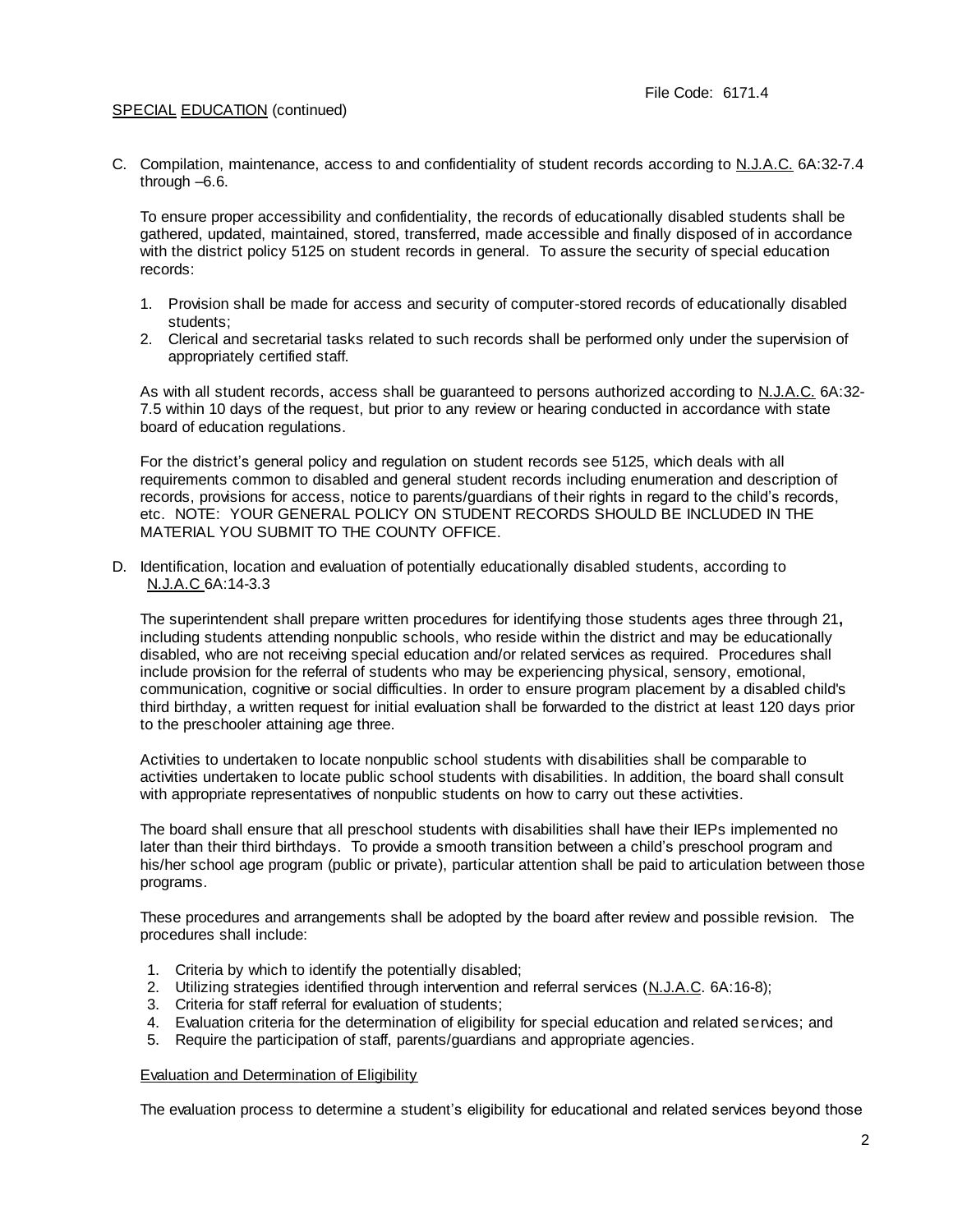available within the regular public school program shall be conducted in strict compliance with the provisions of N.J.A.C. 6A:14-2.3, 2.5, 3.4 and 3.5 dealing with:

- 1. Parental notice, notification, consent and involvement, including determination of the parents/guardians' dominant language and necessary accommodations if the language is other than English or if the parents/guardians are deaf;
- 2. An initial evaluation that consists of a multi-disciplinary assessment in all areas of suspected disability and a written report of the results of each assessment;
- 3. Determination that a student is eligible for special education and related services when he/she has been identified as having one or more of the fourteen categories of disability described in the administrative code, and the disability adversely affects the student's educational performance.

The superintendent shall oversee development of detailed procedures to govern the evaluation process, and shall implement them after they have been reviewed and adopted by the board.

The board shall ensure that a variety of assessment tools and strategies shall be applied to gather information to develop and monitor the IEP, including cooperation and input from the parents/guardians. Relevant information shall also be related to enabling the student to be involved in and progress in the general education curriculum or, for preschool children with disabilities to participate in appropriate activities.

E. Provision of full educational opportunity to educationally disabled students

The board of education is responsible for providing a free and appropriate education for all children resident in the district. All reasonable efforts will be made to resolve an enrolled child's learning and adjustment difficulties prior to his/her referral to the child study team for screening and/or evaluation. When a student is found eligible for special education and related services and the board of education cannot provide required instruction and related services from its own resources and facilities, the board will seek appropriate placement outside the district, and will assume such costs of that placement as are required by law.

The goal of the board's special education program is to provide full educational opportunity to all educationally disabled resident students ages three through 21, as those terms are defined in federal and state law. The board will make available to parents/guardians of educationally disabled children below the age of three information regarding services available through other state, county and local agencies.

The superintendent shall ensure that the district's special education programs comply with the law in every respect, including fiscal regulations and reports.

The chief school administrator shall also ensure that the district plan for special education is in compliance with administrative code and the approved state plan for special education, according to N.J.A.C. 6A:14-4.1. This plan shall consist of policies, procedures, assurances, a comprehensive sys tem of personnel development, data collection and an application that describes the use of IDEA Part B funds. The superintendent shall ensure that the plan is implemented in this district and shall supervise its operation so that it will accomplish its stated goals and objectives.

F. Participation of and consultation with the parents of educationally disabled students toward the goal of providing full educational opportunity to all educationally disabled students ages three through 21

In order to achieve the district's goal of providing full educational opportunity to all educationally disabled students in accordance with the administrative code, parent/guardian participation shall be sought in every successive stage of the special education decisional process, pursuant to N.J.A.C. 6A:14-2.3 and 2.4. All notifications shall be made and all necessary conferences conducted in the language used for communication by the parent/guardian and the student unless it is not feasible to do so, in which case the provisions of administrative code shall be followed.

Written notice to parents/guardians and/or adult students shall be provided as follows: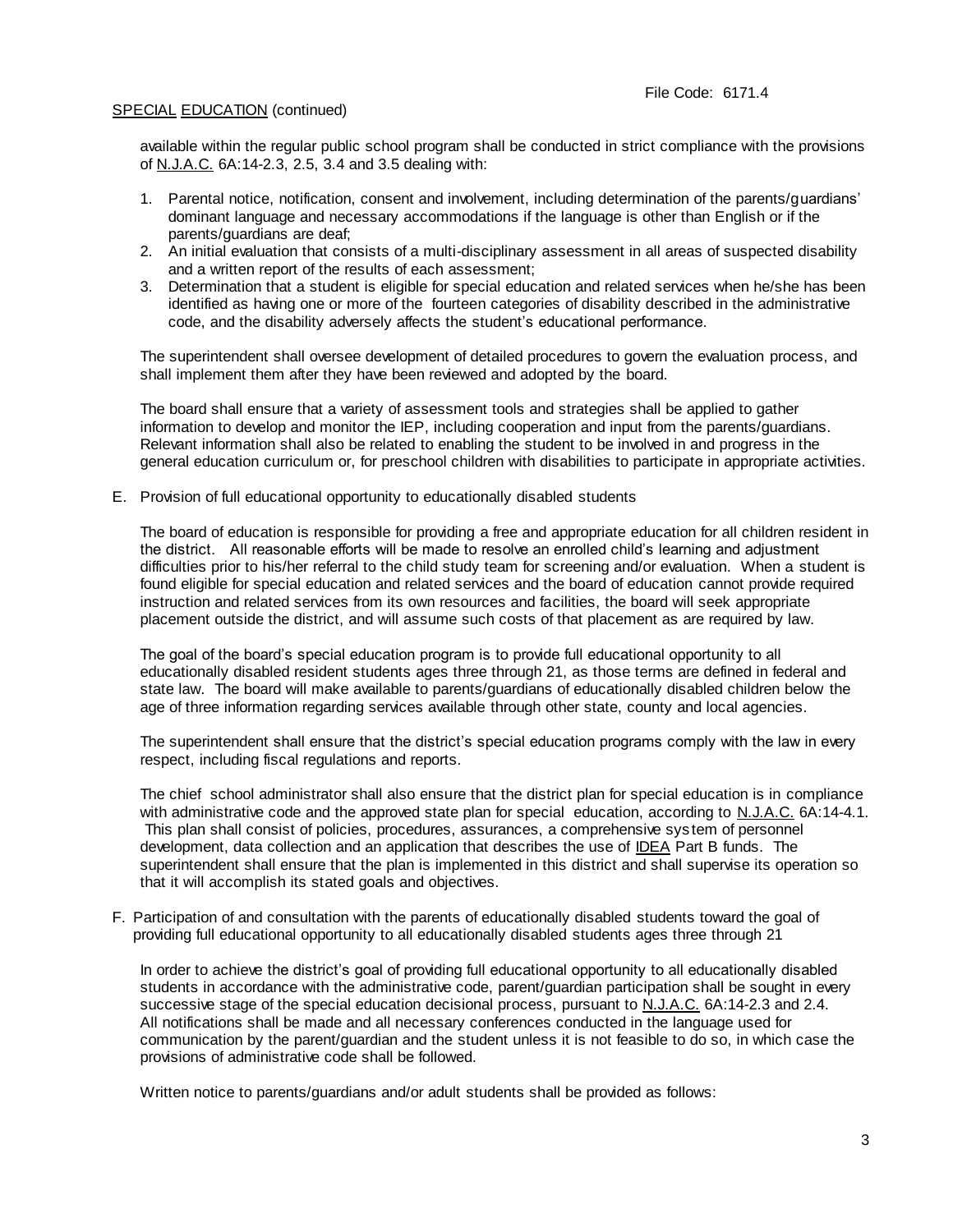- 1. The board shall provide written notice no later than 15 calendar days after making a determination;
- 2. The board shall provide written notice at least 15 calendar days prior to the implementation of a proposed action so that the parents/guardians and/or adult student may consider the proposal.

The superintendent shall develop and present to the board for review and adoption procedures for:

- 1. Giving notice to parents/guardians when an initial request is being made for consent to evaluate or when a proposal has been made to initiate or change a classification, evaluation or educational placement of the student, or the provision of a free, appropriate education. For each instance, all required information and documentation shall be supplied to the parents/guardians within the timelines set by the administrative code. Particular care must be taken to inform parents/guardians of their right to appeal and their rights in regard to low-cost legal counsel and fees;
- 2. Seeking consent of parents/guardians to the actions in 1, when such consent is required;
- 3. Seeking parent/guardian participation in conferences and determinations as specified in 1, and in evaluation of the success of the educational plan for their child. When necessary, conference schedules shall be altered to accommodate working parents/guardians;
- 4. Mediation when disputes arise during any stage of the special education process which cannot be settled between the original parties.
- 5. Particularly, parental consent shall be obtained prior to implementation of the initial IEP resulting from evaluation; prior to reevaluation except in the circumstances outlined in code; and prior to the release of student records according to N.J.A.C. 6A:32-7.

Procedures set out in the administrative code shall be followed when parent/guardian cooperation and/or participation cannot be obtained. When necessary, a surrogate parent shall be appointed to ensure the protection of a student's rights when the parents/guardians cannot be identified or located or the child is a ward of the State of New Jersey. The district shall select and train such surrogate parents in compliance with the administrative code.

No more than 90 calendar days after parental consent has been received shall be allowed for the evaluation, determination of eligibility and, if the student is eligible, the development and implementation of the IEP.

G. Provision of special services to enable educationally disabled students to participate in regular educational programs to the maximum extent appropriate

The board of education will provide the kind and quality of those special education-related services prescribed in the IEP to enable educationally disabled students to participate in regular educational programs to the maximum extent appropriate. Such education-related services shall include transportation, ensuring that hearing aids worn by deaf and/or hard of hearing children in school are functioning properly, etc.

When instruction in health, industrial arts, fine arts, music, home economics, and other education programs is provided to groups consisting solely of students with disabilities, the size of the groups and age range shall conform to the requirements for special class programs described in the administrative code.

When students with disabilities participate in physical education, intramural and interscholastic sports, nonacademic and extracurricular activities in groups consisting solely of students with disabilities, the age range and group size shall be based on the nature of the activity, needs of the students participating in the activity and the level of supervision required.

The evaluation process to determine a student's eligibility for educational and related services beyond those available within the regular public school program shall be conducted in strict compliance with the provisions of the administrative code.

H. Determination of eligibility according to N.J.A.C. 6A:14-2.3(k)1 and 3.5 through -3.6

Eligibility for special education and related services shall be determined collaboratively by the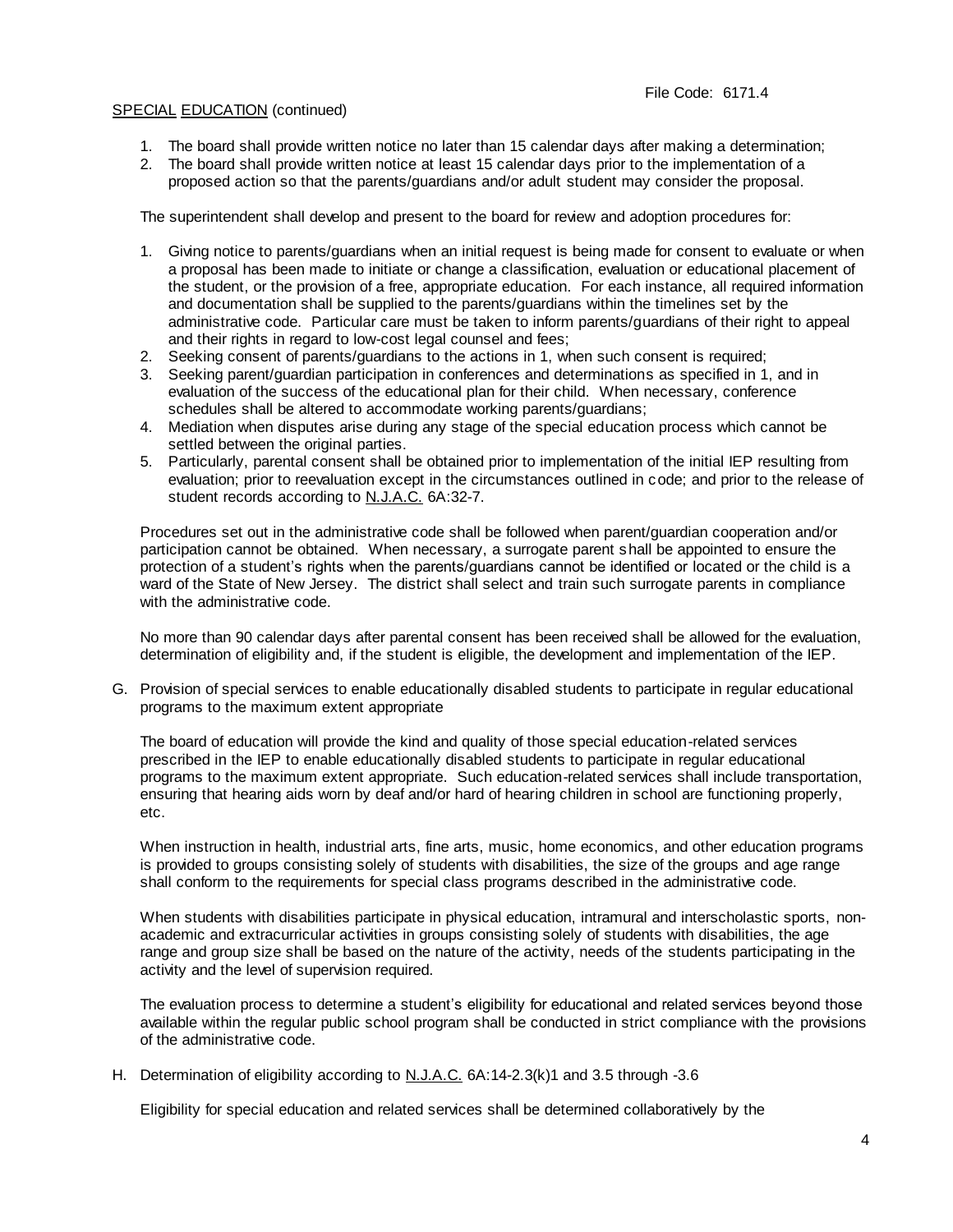parents/guardians; a teacher who is knowledgeable about the student's educational performance or district's programs; the student, where appropriate; at least one child study team member who participated in the evaluation; the case manager; other appropriate individuals at the discretion of the parent or district; and for an initial eligibility meeting, certified school personnel referring the student as potentially disabled, or the school principal or designee if they choose to participate.

A student shall be determined eligible and classified for special education and related services when it is determined that the student has one or more of the disabilities defined in the administrative code. A student shall be determined eligible for speech-language services when he/she exhibits a speech or language disorder as outlined in the administrative code.

I. The individualized education program for each educationally disabled student shall be developed in accordance with the provisions of the administrative code, at N.J.A.C. 6A:14-2.3(k) and N.J.A.C. 6A:14-3.7.

The board shall ensure that an IEP is in effect for every student in the district who is receiving special education and related services.

A written individualized education program shall be developed and implemented for each classified student and, in accordance with New Jersey law, a review shall be conducted by the appropriate staff members annually or more often, if necessary, to evaluate the disabled student's progress and to revise the individualized education program.

Meetings shall be conducted to determine eligibility and to develop, review and revise a student's individualized education program. Such meetings shall be scheduled at a mutually agreed upon time and place, and notice of the meetings shall indicate the purpose, time, location and participants. If the parents/guardians cannot attend the meetings, the superintendent/designee shall attempt to ensure parental participation, including the use of individual or conference telephone calls. Documentation shall be maintained of all attempts to secure parent/guardian participation.

Parents/guardians shall receive a copy of the student's IEP and of any revisions made to it.

All communication with parents/guardians, including written notice, notifications and required meetings, shall be conducted in the language used for communication by the parent/guardian and student unless it is not feasible to do so. This shall include providing foreign language interpreters or translators and sign language interpreters for the deaf at no cost to the parents.

The IEP shall be developed and monitored with the cooperation and input of parents/guardians. In addition to educational programming, the IEP shall provide for necessary disciplinary action and specify graduation requirements when appropriate. Any accommodations and/or modifications for the administration of statewide assessments shall be specified in the IEP.

- 1. No more than 90 calendar days after parental consent has been received shall be allowed for the evaluation, determination of eligibility and, if the student is eligible, the development and implementation of the IEP. The IEP shall be implemented as soon as possible following the IEP meeting.
- 2. The board of education will provide the kind and quality of those special education-related services prescribed in the IEP to enable educationally disabled students to participate in regular educational programs to the maximum extent appropriate. Such education-related services shall include transportation, ensuring that hearing aids worn by deaf and/or hard of hearing children in school are functioning properly, etc.
- J. Protection of students rights in regard to evaluation and reevaluation procedures according to N.J.A.C. 6A:14-3.4 and 3.8

Procedures shall provide all due process protection for the rights of the student and his/her parents/ guardians whether the student is already enrolled in the schools or has been located through the process for identification in the section D of this policy.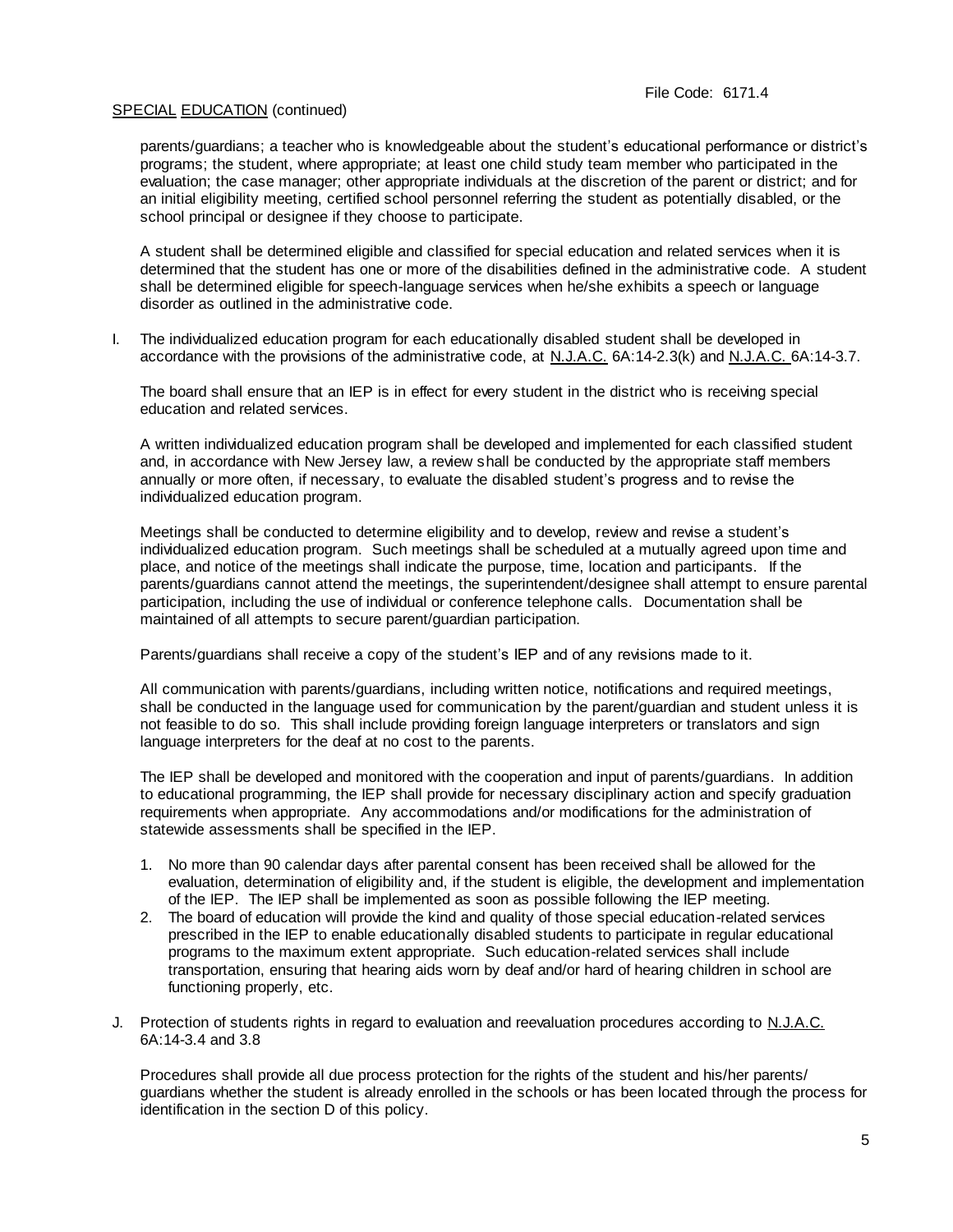In order to achieve the district's goal of providing full educational opportunity to all educationally disabled students in accordance with the administrative code, parent/guardian participation shall be sought in every successive stage of the special education decisional process. All notifications shall be made and all necessary conferences conducted in the language used for communication by the parent/guardian and the student unless it is not feasible to do so, in which case the provisions of administrative code shall be followed. The superintendent shall develop and present to the board for review and adoption procedures for:

- 1. Giving notice to parents/guardians and adult students in accordance with N.J.A.C. 6A:14-2.3 when an initial request is being made for consent to evaluate or when a proposal has been made to initiate or change a classification, evaluation or educational placement of the student, or the provision of a free, appropriate education. For each instance, all required information and documentation shall be supplied to the parents/guardians within the timelines set by the administrative code. Particular care must be taken to inform parents/guardians and adult students of their right to review all educational records with respect to the identification, evaluation and educational placement of the student; to appeal these by requesting a due process hearing; and their rights in regard to free and low cost legal services and legal fees;
- 2. An independent evaluation at the request of the parent/guardian or adult student in accordance with N.J.A.C. 6A:14-2.5(c).Such independent evaluation shall be at no cost to the parent/guardian if it is conducted in compliance with administrative code**,** unless the district board of education initiates a due process hearing to show that its evaluation is appropriate and a final determination to that effect is made following the hearing. The IEP team shall consider any independent evaluation submitted to it when making decisions regarding special education and/or related services;
- 3. Mediation when disputes arise during any stage of the special education process which cannot be settled between the original parties. A due process hearing may be initiated by the board of education, a parent/guardian or adult student;
- 4. Ensuring what all evaluation procedures, including but not limited to observations, tests and interviews used to determine eligibility and placement of disabled students, shall comply with the requirements of N.J.A.C. 6A:14-3.4, 3.5 and 3.7.
- K. Placement of educationally disabled students in the least restrictive environment according to N.J.A.C. 6A:14-4.2

Educational placement decisions made for each disabled student shall always be, insofar as possible, in the least restrictive environment commensurate with the student's educational needs. This means that to the maximum extent appropriate, educationally disabled students shall be educated with children who are not educationally disabled. These decisions should be designed to produce a positive effect on the student and to ensure the quality of services which he/she requires.

The superintendent shall encourage positive attitudes toward the educationally disabled in all district students and personnel.

Special classes, separate schooling or other removal of educationally disabled students from the regular educational environment shall occur only when the nature or severity of the disability is such that education in regular classes with the use of supplementary aids and services cannot be achieved satisfactorily.

In order to ensure a continuum of alternative placements, when the board cannot provide required instruction and related services from its own resources and facilities, it will seek appropriate placement outside the district and will assume such costs of that placement as are required by law.

Placement of a disabled student in the least restrictive environment shall be determined annually and, for a student in a separate setting, activities necessary to transition the student to a less restrictive placement are considered at least annually.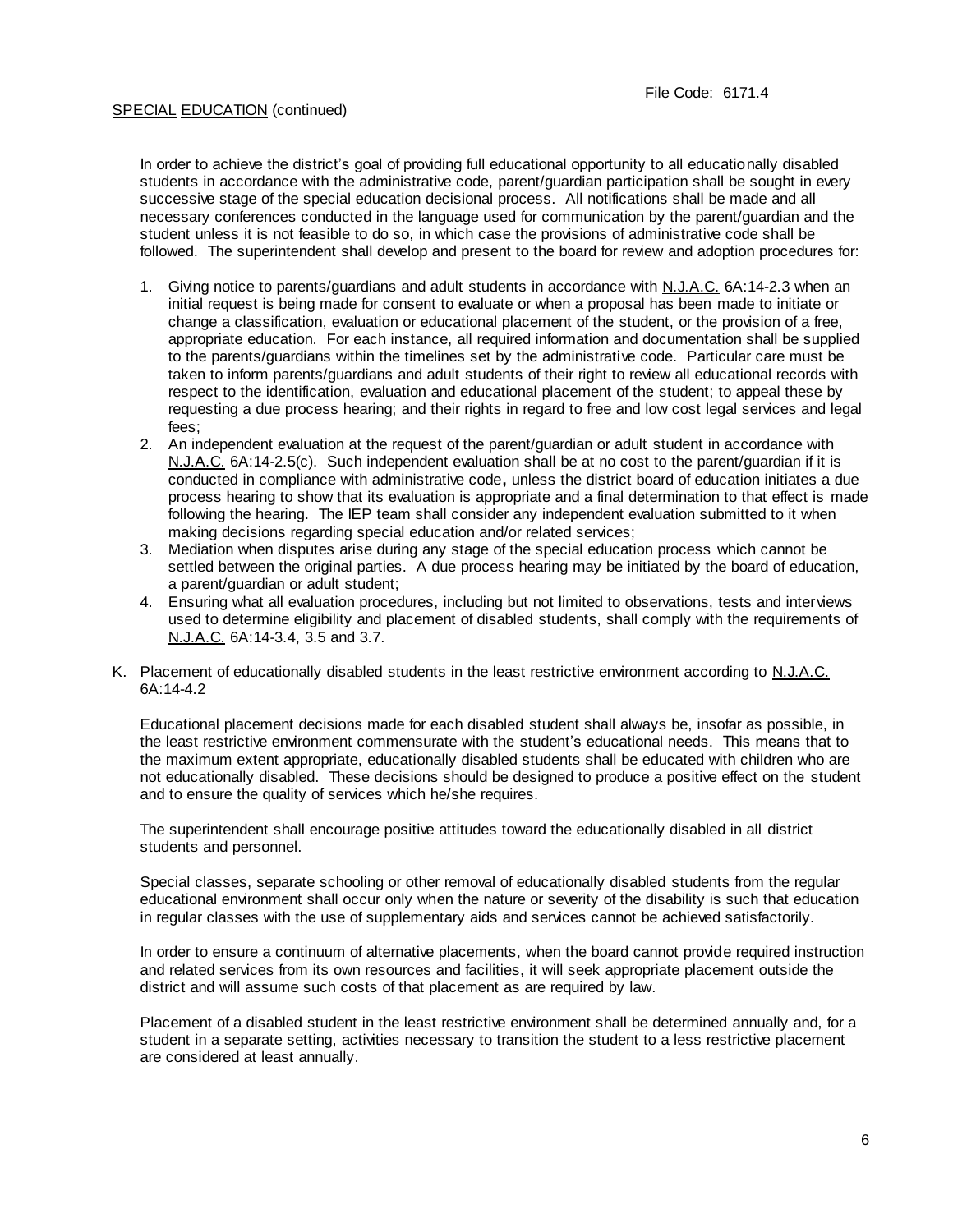Placement is based on the student's individualized education program. Placement shall be provided in appropriate educational settings as close to home as possible. When the IEP does not describe specific restrictions, the student shall be educated in the school he/she would attend if not disabled.

In determining the least restrictive setting consideration shall be given to whether the student can be satisfactorily educated in the regular classroom with supplemental aids and services; a comparison of the benefits provided in a regular class and the benefits provided in a special education class; and the potential beneficial or harmful effects which a placement may have on the student with disabilities or the other students in the class.

A student with a disability is not removed from the age-appropriate general education classroom solely based on needed modifications to the general education curriculum.

Placement in a program option shall be based on the individual needs of the student.

When determining the restrictiveness of a program option, the determination is based solely on the amount of time a student with disabilities is educated outside the general education setting.

The board shall provide or arrange for the provision nonacademic and extracurricular services and activities in the manner necessary to afford students with disabilities an equal opportunity for participation in those services and activities; and that each student with a disability participates with nondisabled students to the maximum extent possible.

L. Establishment and implementation of procedural safeguards according to N.J.A.C. 6A:14-2.3 through –2.4 and N.J.A.C. 1:6A

The board of education directs the superintendent to establish and implement the required procedural safeguards.

Procedural safeguards shall include:

- 1. Giving notice to parents/guardians per N.J.A.C. 6A:14-2.3 when an initial request is being made for consent prior to conducting any assessment as part of the initial evaluation; prior to the implementation of the initial IEP; prior to conducting any assessment as a part of a reevaluation; prior to the release of student records; each time the board seeks access to private insurance; when a member of the IEP team is excused from participating in a meeting; when the IEP is amended; and when a parent or the board agree to waive a reevaluation. For each instance, all required information and documentation shall be supplied to the parents/guardians within the timelines set by the administrative code. Particular care must be taken to inform parents/guardians of their right to appeal and their rights in regard to legal fees;
- 2. Seeking consent of parents/guardians to the actions in 1, when such consent is required;
- 3. Seeking parent/guardian participation in conferences and determinations as specified in 1, and in evaluation of the success of the educational plan for their child. When necessary, conference schedules shall be altered to accommodate working parents/guardians;
- 4. Mediation when disputes arise during any stage of the special education process which cannot be settled between the original parties.

The superintendent shall ensure that the district's special education programs comply with the law in every respect, including fiscal regulations and reports.

These procedures shall provide all due process protection for the rights of the student and his/her parents/guardians**.** Procedures shall be conducted in strict compliance with the provisions of the administrative code dealing with parental notification, consent and involvement, including determination of the parents/guardians' dominant language and necessary accommodations if the language is other than English or if the parents/guardians are deaf.

To implement achievement of the board's goal for provision of special education, the superintendent shall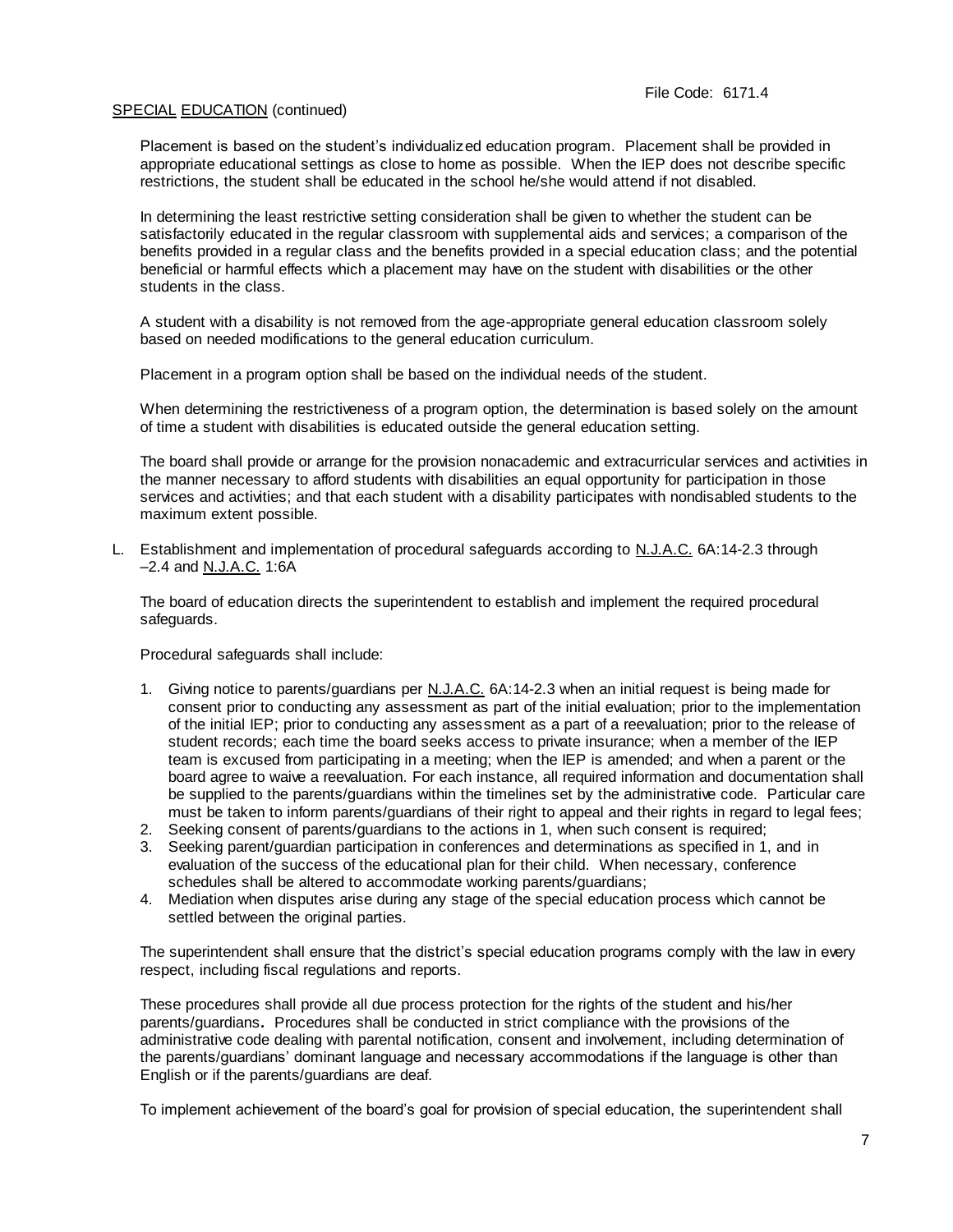oversee development of a written plan for special education conforming to the state plan for the educationally disabled. The plan shall consist of policies, procedures, assurances; a comprehensive system of personnel development; data collection and an application that describes the use of IDEA Part B funds.

M. Complying with other aspects of the district program for special education and/or requirements of N.J.A.C. 6A:14

## Written Plan

To implement achievement of the board's goal for provision of special education, the superintendent shall oversee development of a written plan for special education conforming to the state plan for the educationally disabled. After the plan has been approved by the board of education and the Executive County Superintendent, the superintendent shall implement it in this district and supervise its operation so that it will accomplish its stated goals and objectives. The plan, any alterations to it, and an evaluation of its effectiveness will be shared annually with the community.

## **Discipline**

In general, educationally disabled students are subject to the same disciplinary constraints and sanctions as nondisabled students. However, before disciplinary action is taken against an educationally disabled student, consideration must be given to whether the behavior is caused by the disabling condition, whether the program that is being provided meets the student's needs, whether a component of the student's IEP covers the behavior, or whether the student is an immediate danger to himself/herself or others.

A disabled student may be removed for disciplinary reasons from his/her current educational placement to an interim alternative educational setting, another setting, or a suspension without the provision of educational services for up to 10 consecutive or cumulative school days in a school year. Such suspensions are subject to the same district board of education procedures as nondisabled students. However, at the time of removal, the principal shall forward written notification and a description of the reasons for such action to the case manager.

Procedures for imposing and implementing disciplinary sanctions on educationally disabled students, including removal to an interim alternative educational setting, suspension for more than 10 school days in a school year, or expulsion, shall be in strict compliance with the provisions of state and federal law and the administrative code. (See N.J.A.C. 6A:14-2.8, 3.7 and Appendix A)

## Early Intervention

The superintendent or designee shall gather and make available to parents/guardians of disabled children below the age of three information regarding ameliorative services and programs provided by other state, county and local agencies. The procedures for such dissemination shall be reviewed and adopted by the board.

## Preschool Disabled Program

The superintendent shall develop and propose for board adoption programs and related services for students ages three through five who have been identified and classified as preschool disabled. Such programs and services shall be in strict accordance with New Jersey administrative code. Placement in Nonpublic Schools

The board shall provide a genuine opportunity for the equitable participation of students with disabilities who have been enrolled in nonpublic schools by their parents/guardians, in accordance with federal law and regulations. All special education programs and services shall be provided with the consent of parents/guardians.

Students shall receive programs and services as specified in N.J.A.C. 6A:14-6.1.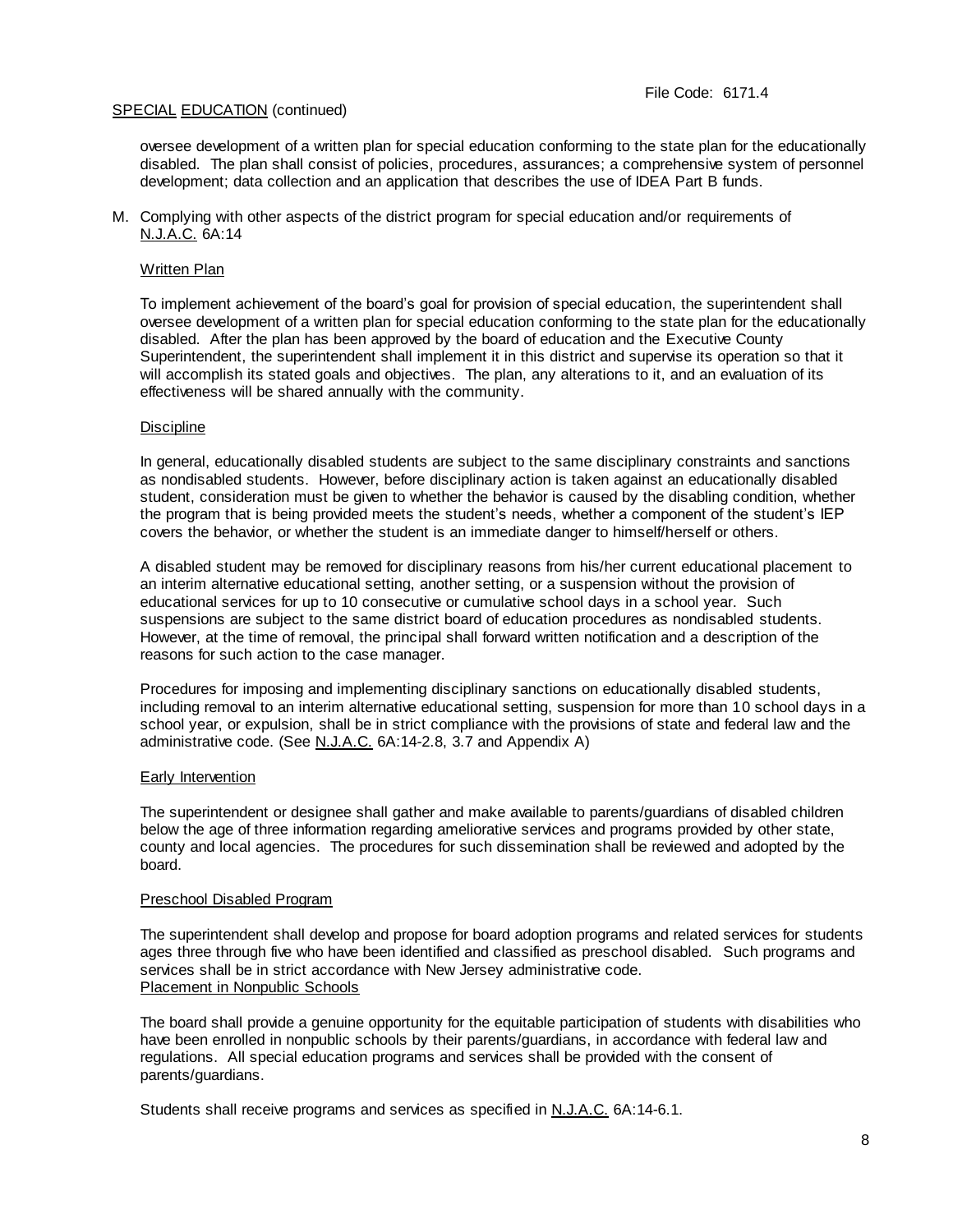#### Limited English Proficient

Students with limited English proficiency may have educationally disabling conditions that must be addressed in order to provide them the full educational opportunity that is the goal of the district for every child. Evaluation procedures shall be selected so that the student's cultural background and language abilities are taken into consideration unless it is clearly unfeasible to do so; and shall accurately reflect the student's ability rather than the impairment. All actions under Parent/Guardian Notification, Consent and Participation are to be conducted in the parents/guardians' dominant language, unless that is clearly impossible. In that case, care shall be taken that the facts and procedures are made intelligible to the parents/guardians.

### Cooperation with Other Agencies

The superintendent shall investigate the possibilities of working with organizations and agencies providing services for the disabled, and shall present feasible programs and relationships to the board for consideration.

### Evaluation of Program

At least annually, the board shall review in a public meeting evidence of progress toward achievement of the special education plan as a whole, the success of identification procedures specifically, and the effectiveness of implementation of IEPs.

### Eligibility for State and Federal Funds

The superintendent shall ensure that all requirements for receiving, using and accounting for state and federal funds shall be fulfilled in an accurate and timely manner.

Procurement, control, use and disposition of equipment and supplies purchased with state/federal funds shall be in full compliance with law.

#### Access

In addition to educational programs, the board directs that the superintendent take into consideration physical access to district facilities for disabled students, staff and the community in determining location of programs or planning new facilities per state and federal law.

## Program Implementation

The board of education shall ensure that a special education parent advisory group is in place in the district to provide input to the district on issues concerning students with disabilities (N.J.A.C. 6A:14-1.2h).

| Adopted:             | August 2003   |
|----------------------|---------------|
| NJSBA Review/Update: | June 2013     |
| Readopted:           | December 2014 |

#### Key Words

Special Education, Disabled, Graduation Requirements, Records, Student Records, Student Records, Special Education Student Records, Parent Advisory Group

## **ADDENDUM: TO 6171.4 SPECIAL EDUCATION POLICY**

## **NEW JERSEY DEPARTMENT OF EDUCATION**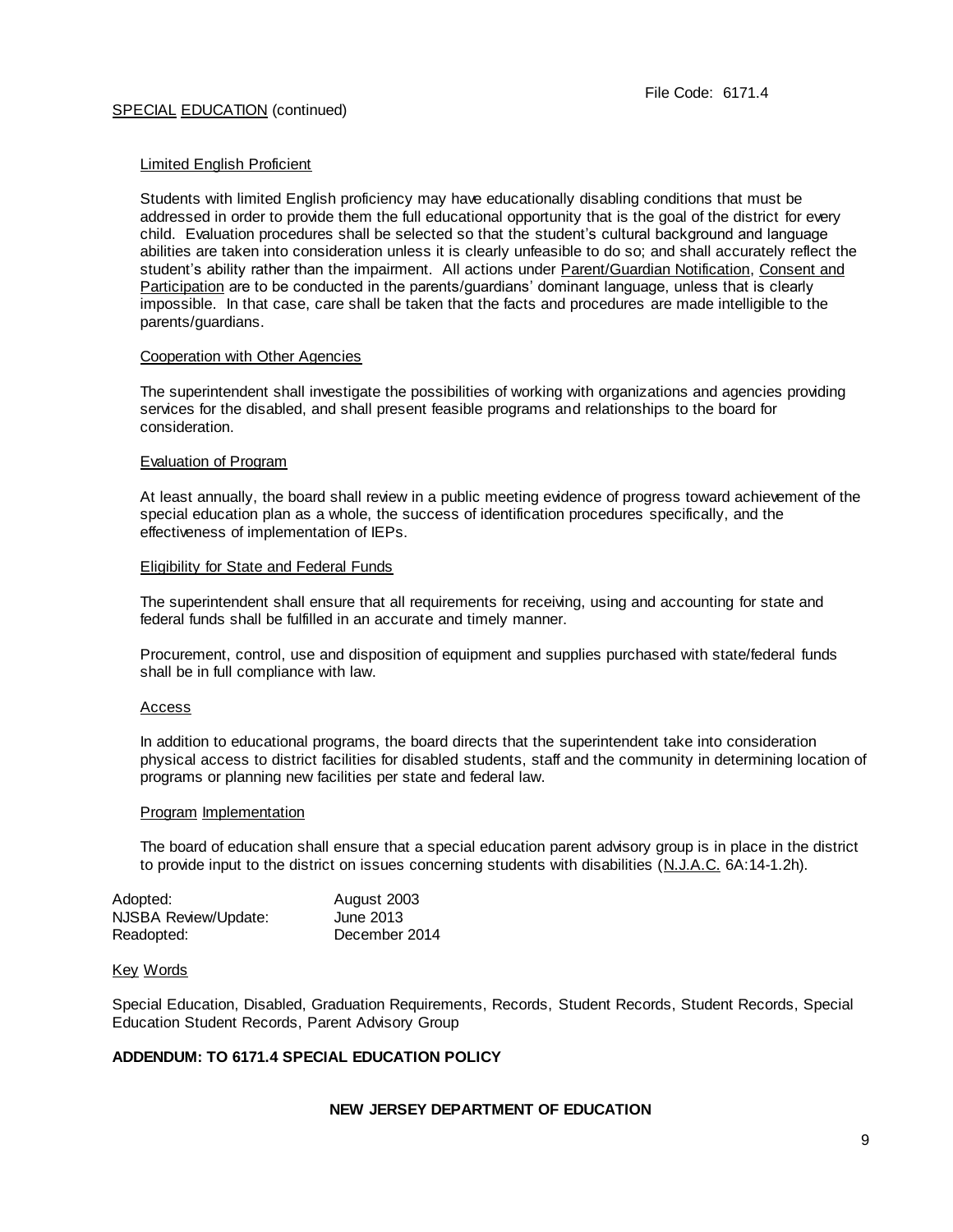# **OFFICE OF SPECIAL EDUCATION PROGRAMS**

#### **BOARD OF EDUCATION POLICIES AND PROCEDURES FOR ELIGIBILITY UNDER PART B OF THE IDEA FOR 2013-2014**

## **PART I - POLICIES**

| <b>COUNTY CODE:</b>   |      | <b>COUNTY NAME:</b>   | Bergen              |
|-----------------------|------|-----------------------|---------------------|
| <b>DISTRICT CODE:</b> | 4620 | <b>DISTRICT NAME:</b> | <b>Saddle River</b> |

In accordance with Part B of the IDEA and N.J.A.C. 6A:14-1.1, N.J.A.C. 6A;14-1.2(b) and (c), the district board of education shall adopt and assure compliance with the following policies:

**Policy #1:** All students with disabilities, who are in need of special education and related services, including students with disabilities attending nonpublic schools, regardless of the severity of their disabilities, are located, identified and evaluated according to N.J.A.C. 6A:14-3.3.

Policy #2: Homeless students are located, identified and evaluated according to N.J.A.C. 6A:14-3.3, and are provided special education and related services in accordance with the IDEA, including the appointment of a surrogate parent for unaccompanied homeless youths as defined in 42 U.S.C. §§11431 et seq.

**Policy #3:** Students with disabilities are evaluated according to N.J.A.C. 6A:14-2.5 and 3.4.

**Policy #4:** An individualized education program is developed, reviewed, and as appropriate, revised according to N.J.A.C. 6A:14-3.6 and 3.7.

**Policy #5:** To the maximum extent appropriate, students with disabilities are educated in the least restrictive environment according to N.J.A.C. 6A:14-4.2.

**Policy #6:** Students with disabilities are included in statewide and districtwide assessment programs, with appropriate accommodations, where necessary according to N.J.A.C. 6A:14- 4.10. All students with disabilities will participate in statewide assessments or the applicable Alternate Proficiency Assessment, in grades 3, 4, 5, 6, 7, 8 and 11 in accordance with their assigned grade level.

**Policy #7:** Students with disabilities are afforded the procedural safeguards required by N.J.A.C. 6A:14-2.1 et seq., including appointment of a surrogate parent, when appropriate.

**Policy #8:** A free appropriate public education is available to all students with disabilities between the ages of three and 21, including students with disabilities who have been suspended or expelled from school.

- 1. The obligation to make a free, appropriate public education available to each eligible student begins no later than the student's third birthday and that an individualized education program (IEP) is in effect for the student by that date;
- 2. If a child's third birthday occurs during the summer, the child's IEP team shall determine the date when services under the IEP will begin:
- 3. A free, appropriate public education is available to any student with a disability who is eligible for special education and related services, even though the student is advancing from grade to grade;
- 4. The services and placement needed by each student with a disability to receive a free, appropriate public education are based on the student's unique needs and not on the student's disability; and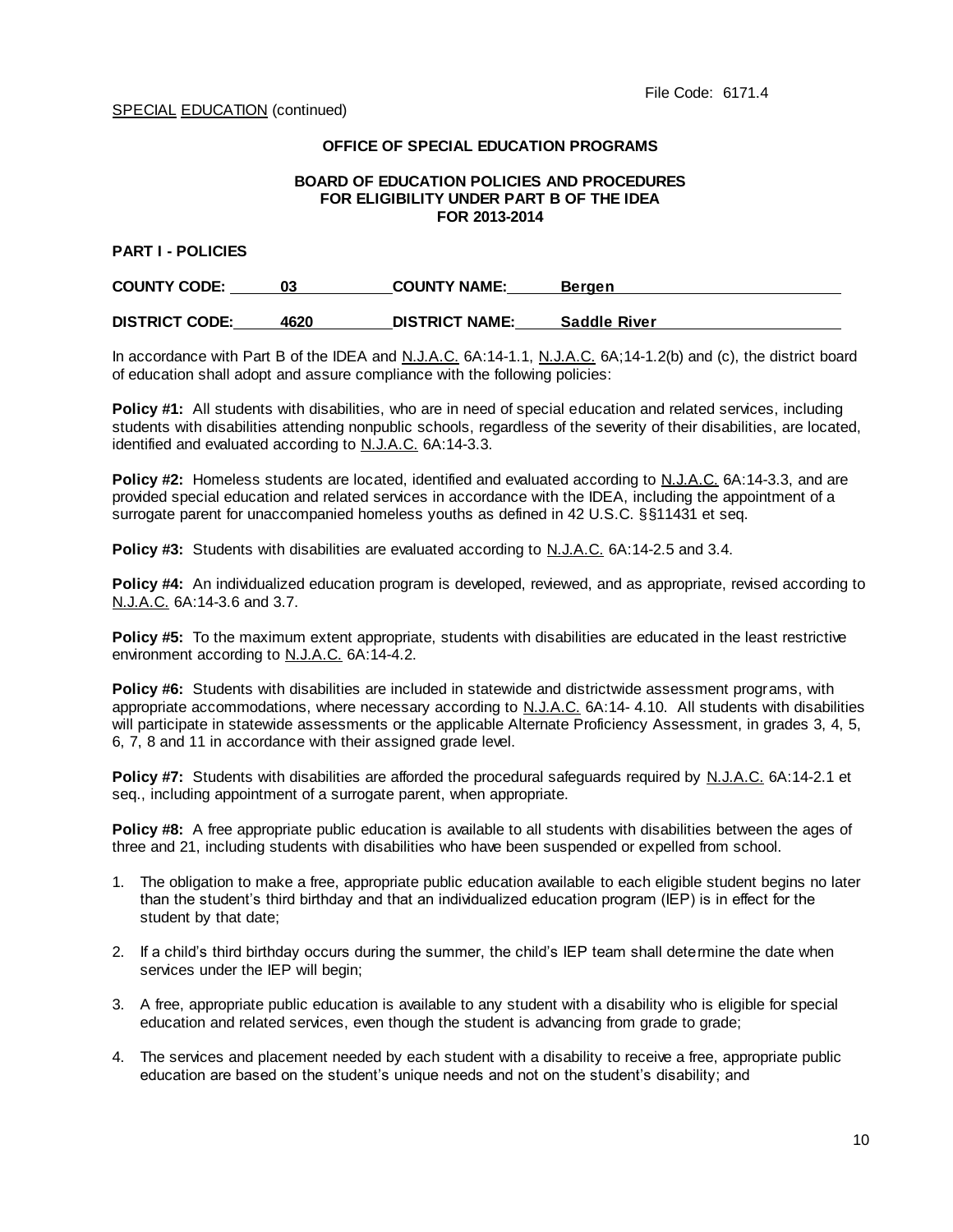5. The services and placement needed by each student with a disability to receive a free, appropriate public education are provided in appropriate educational settings as close to the student's home as possible, and, when the IEP does not describe specific restrictions, the student is educated in the school he or she would attend if not a student with a disability.

**Policy #9:** Children with disabilities participating in early intervention programs assisted under IDEA Part C who will participate in preschool programs under this chapter will experience a smooth transition and have an individualized education program developed and implemented according to N.J.A.C. 6A:14-3.3(e) and N.J.A.C. 6A:14-3.7.

**Policy #10:** Full educational opportunity to all students with disabilities is provided.

**Policy #11:** The compilation, maintenance, access to and confidentiality of student records are in accordance with N.J.A.C. 6A:32-7.

**Policy #12:** Provision is made for the participation of students with disabilities who are placed by their parents in nonpublic schools according to N.J.A.C. 6A:14-6.1 and 6.2.

**Policy #13:** Students with disabilities who are placed in private schools by the district board of education, are provided special education and related services at no cost to their parents according to N.J.A.C. 6A:14-1.1(d) and N.J.A.C. 6A:14-7.5(b)3.

**Policy #14:** All personnel serving students with disabilities are highly qualified and appropriately certified and licensed, where a license is required, in accordance with State and Federal law.

**Policy #15:** The in-service training needs for professional and paraprofessional staff who provide special education, general education or related services are identified and that appropriate in-service training is provided. The district board of education shall maintain information to demonstrate its efforts to:

- 1. Prepare general and special education personnel with the content knowledge and collaborative skills needed to meet the needs of children with disabilities;
- 2. Enhance the ability of teachers and others to use strategies, such as behavioral interventions, to address the conduct of students with disabilities that impedes the learning of students with disabilities and others;
- 3. Acquire and disseminate to teachers, administrators, school board members, and related services personnel, significant knowledge derived from educational research and other sources and how the district will, if appropriate, adopt promising practices, materials and technology;
- 4. Insure that the in-service training is integrated to the maximum extent possible with other professional development activities; and
- 5. Provide for joint training activities of parents and special education, related services and general education personnel.

**Policy #16:** Instructional materials will be provided to blind or print-disabled students in a timely manner.

**Policy #17:** For students with disabilities who are potentially eligible to receive services from the Division of Developmental Disabilities in the Department of Human Services, the district will provide, pursuant to the Uniform Application Act, N.J.S.A. 30:4-25.10 et seq., the necessary materials to the parent to apply for such services.

**Policy #18:** When the school district utilizes electronic mail, parents are informed as to whether they may use electronic mail to submit requests to school officials regarding referral, identification, evaluation, classification, and the provision of a free, appropriate public education. If this is permitted, parents shall be informed of the procedures to access the electronic mail system and that they may not utilize electronic mail to provide written consent when the district provides written notice and seeks parental consent as required by N.J.A.C. 6A:14.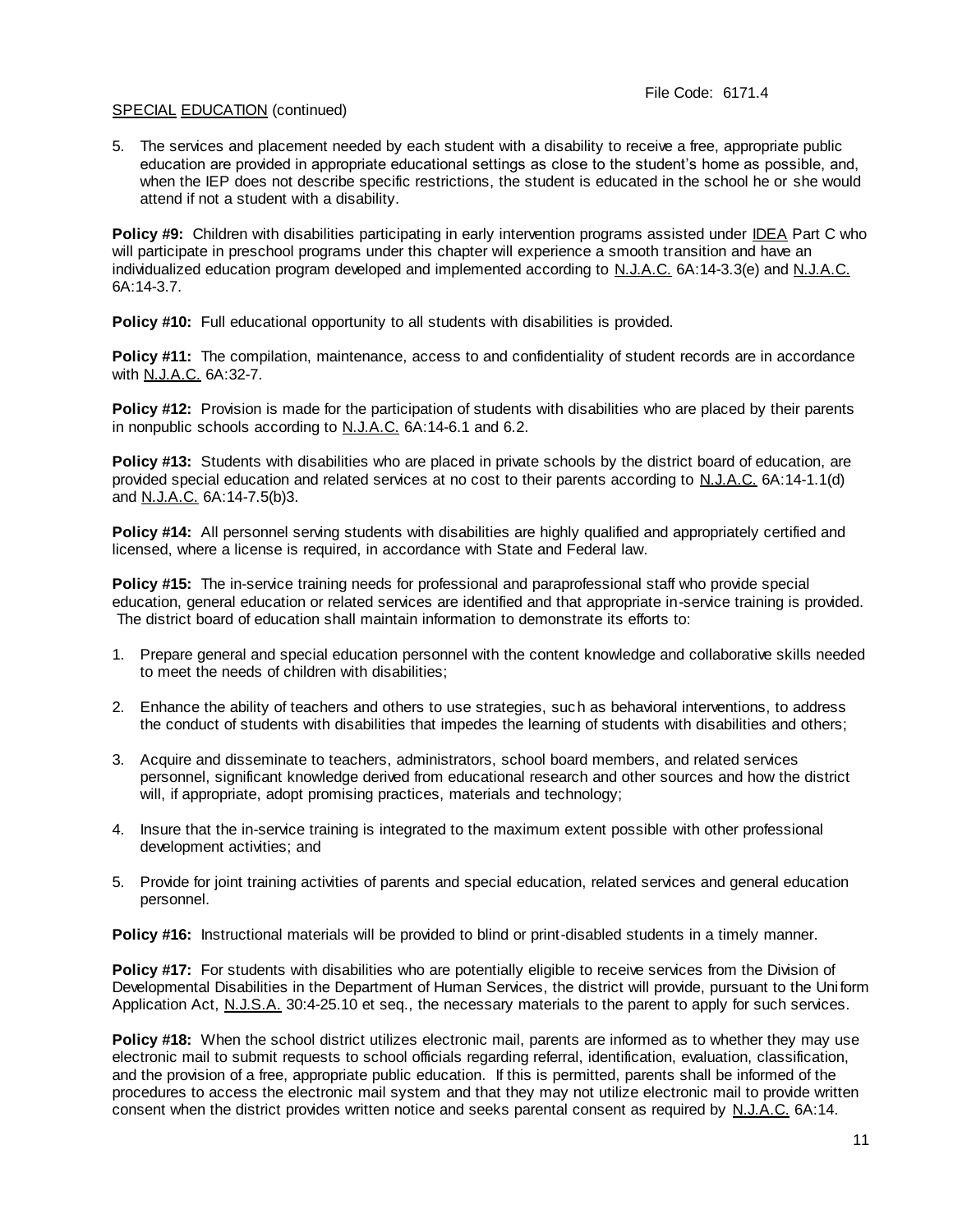**Policy #19:** The school district will provide teacher aides and the appropriate general or special education teaching staff time for consultation on a regular basis as specified in each student's IEP.

# **PART II – PROCEDURES**

In accordance with Part B of the IDEA and N.J.A.C. 6A:14-1.1, N.J.A.C. 6A;14-1.2(b) and (c), the district board of education shall assure compliance with the following policies and related procedures below:

**Policy #1:** All students with disabilities, who are in need of special education and related services, including students with disabilities attending nonpublic schools, regardless of the severity of their disabilities, are located, identified and evaluated according to N.J.A.C. 6A:14-3.3.

## AND

**Policy #2:** Homeless students are located, identified and evaluated according to N.J.A.C. 6A:14-3.3, and are provided special education and related services in accordance with the IDEA, including the appointment of a surrogate parent for unaccompanied homeless youths as defined in 42 U.S.C. §§11431 et seq.

### AND

**Policy #7:** Students with disabilities are afforded the procedural safeguards required by N.J.A.C. 6A:14-2.1 et seq. including appointment of a surrogate parent, when appropriate.

### **Procedures to locate students with disabilities (child find) must ensure that:**

- 1. Person(s) responsible to conduct child find activities are identified.
- 2. Child find activities are conducted for all children ages three through 21, who reside within the district or attend nonpublic schools within the district.
- 3. Child find activities are conducted at least annually.
- 4. Child find activities (meetings, printed materials and/or public service announcements) are conducted in the native language of the population, as appropriate.
- 5. Child find activities address public and nonpublic students, including highly mobile students such as migrant and homeless students.
- 6. Child find activities for nonpublic school students are comparable to activities conducted for public school students.
	- a. Child find activities for nonpublic school children provide for consultation with appropriate representatives of the nonpublic school and parents on how to carry out these activities.
- 7. Child find activities include outreach to a variety of public and private agencies and individuals concerned with the welfare of students, such as clinics, hospitals, physicians, social servic e agencies and welfare agencies.

## **For charter schools or state agencies, procedures must ensure that:**

- 1. Child find activities are limited to the population of students enrolled in the charter school or served by the state agency.
- 2. Person(s) to conduct child find activities are identified.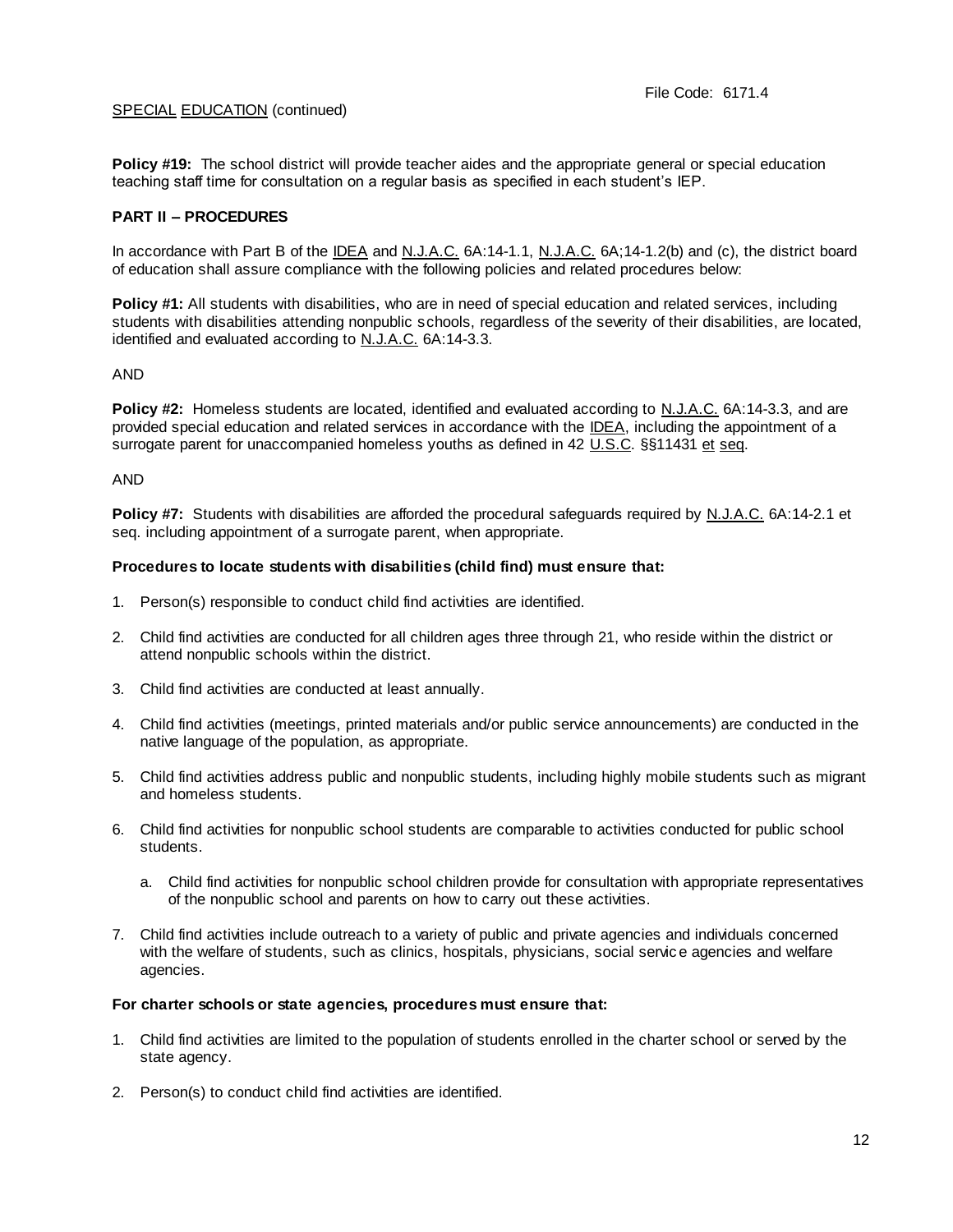- 3. Child find activities are conducted at least annually.
- 4. Child find activities (meetings, printed materials and/or public service announcements) are conducted in the native language of the population, as appropriate.

## **Procedures for interventions in the general education program must ensure that:**

- 1. Criteria/steps for initiating interventions in the general education program are identified.
- 2. Parents, teachers and other school professionals, as appropriate, are informed of the procedures to initiate interventions in the general education program.
- 3. Activities are in place to determine whether the interventions are effective.
	- a. School personnel who are responsible for the implementation/evaluation of the interventions are identified; and
	- b. The type, frequency, duration and effectiveness of the interventions are documented.

## **Procedures for referral must ensure that:**

- 1. Steps are in place to refer students after it has been determined that interventions in the general education program are not effective in alleviating the educational difficulties.
- 2. Steps are in place to refer students directly to the child study team when warranted.
- 3. Steps are in place to refer students who may be disabled but are advancing from grade to grade.
- 4. Steps for initiating a referral to the child study team by school personnel identify:
	- a. The information/documentation of student performance required in the referral;
	- b. Forms, if any, that are to be submitted by school personnel;
	- c. School personnel who are responsible to process referrals; and
	- d. Timelines for processing referrals including the date that initiates the 20-day timeline for conducting the referral/identification meeting.
- 5. Steps for processing written referrals received from parents identify:
	- a. School personnel who are responsible to process referrals from parents; and
	- b. Timelines for processing referrals including the date that initiates the 20-day timeline for conducting the referral/identification meeting.
- 6. School personnel, parents and agencies are informed of referral procedures.

#### **For students with disabilities potentially in need of a surrogate parent, procedures must ensure that:**

- 1. A surrogate parent is provided to a student in accordance with N.J.A.C. 6A:14-2.2 when:
	- a. The parent of the student cannot be identified or located.
	- b. An agency of the State has guardianship of the student and that agency has not taken steps to appoint a surrogate parent for the student.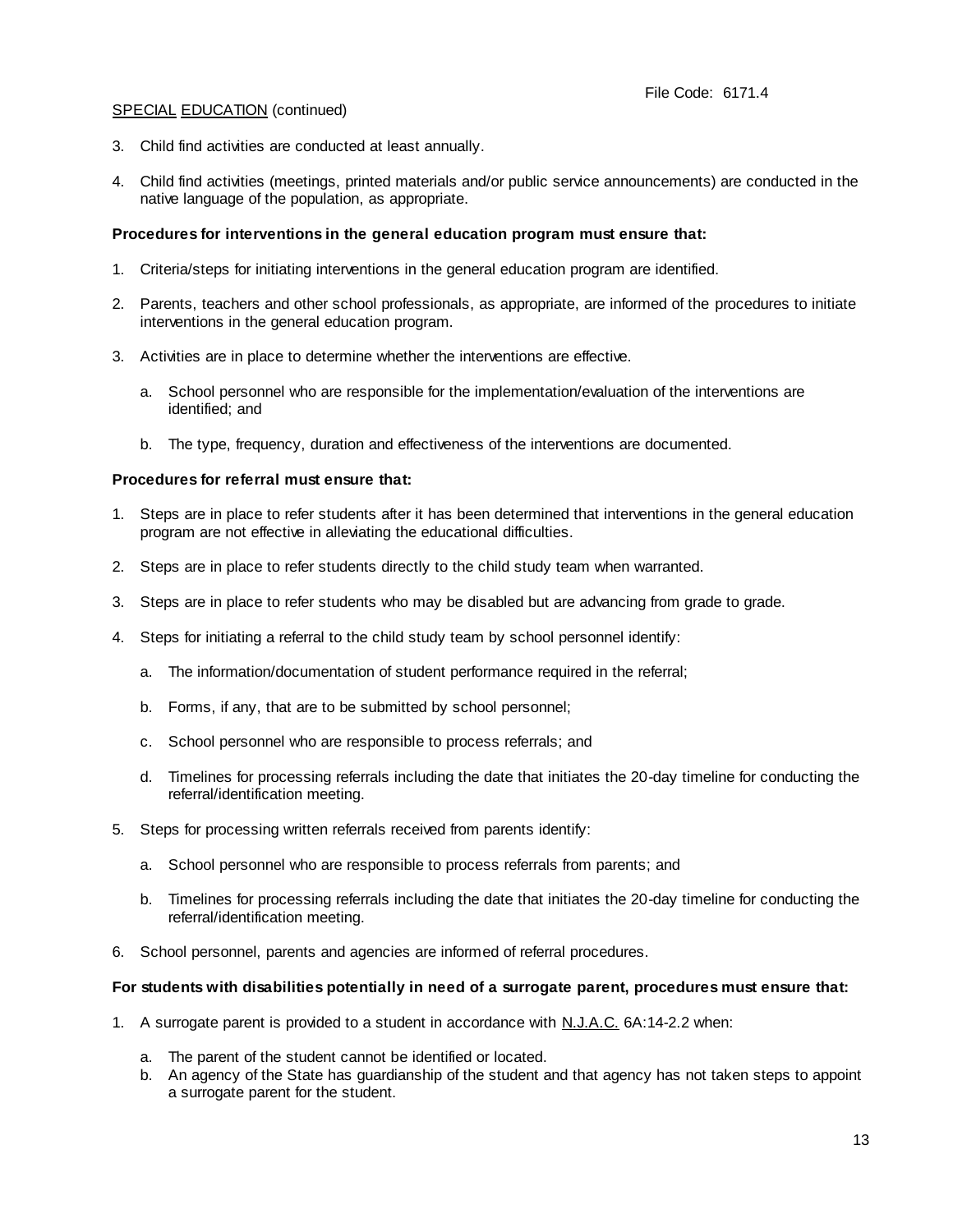- c. The student is a ward of the state and no State agency has taken steps to appoint a surrogate parent for the student.
- d. No parent can be identified for the student in accordance with N.J.A.C. 6A:14-1.3 except a foster parent, the foster parent does not agree to serve as the student's parent and no State agency has taken steps to appoint a surrogate parent for the student.
- e. The student is an unaccompanied homeless youth and no State agency has taken steps to appoint a surrogate parent for the student.
- 2. The district will make reasonable efforts to appoint a surrogate parent within 30 days of its determination that a surrogate parent is required for a student.
- 3. The district will appoint a person who will be responsible for appointing surrogate parents and overseeing the process. The responsible person will:
	- a. The person will determine whether there is a need for a surrogate parent for a student;
	- b. The person will contact any State agency that is involved with the student to determine whether the State has had a surrogate parent appointed for the student; and
	- c. The person will make reasonable efforts to select and appoint a surrogate parent for the student within 30 days of determining that there is a need for a surrogate parent for the student.
- 4. The district will establish a method for training surrogate parents that includes provision of information with respect to parental rights and procedural safeguards available to parents and students in accordance with N.J.A.C. 6A:14.
	- a. The district will appoint a person that will be responsible for training surrogate parents;
	- b. The training of surrogate parents will ensure that surrogate parents have knowledge and skills that ensure adequate representation of the child with a disability;
	- c. The training will be designed to make surrogate parents familiar with State and federal requirements for assessment, individualized education program development, and parental rights with respect to the referral and placement process, including their rights with respect to seeking a due process hearing if they disagree with the local procedure or decisions;
	- d. Surrogate parents will be provided with copies of: the Parental Rights in Special Education booklet; N.J.A.C. 6A:14; the Special Education Process; Code Training Materials from the Department of Education Website; and other relevant materials; and
	- e. Surrogate parents will be provided information to enable them to become familiar with the nature of the child's disability.
- 5. The district will ensure that:
	- a. All persons serving as surrogate parents have no interest that conflicts with those of the student he or she represents;
	- b. All persons serving as surrogate parents possess knowledge and skills that ensure adequate representation of the student;
	- c. All persons serving as surrogate parents are at least 18 years of age;
	- d. If the school district compensates the surrogate parent for providing such services, a criminal history review of the person in accordance with N.J.S.A. 18A:6-7.1 is completed prior to his or her serving as the surrogate parent; and
	- e. No person appointed as a surrogate parent will be an employee of the New Jersey Department of Education, the district board of education or a public or nonpublic agency that is involved in the education or case of the child.

**Policy #3:** Students with disabilities are evaluated according to N.J.A.C. 6A:14-2.5 and 3.4.

**Procedures:** Due to the specificity of the requirements at N.J.A.C. 6A:14-2.5 and 3.4, no additional written procedures are required.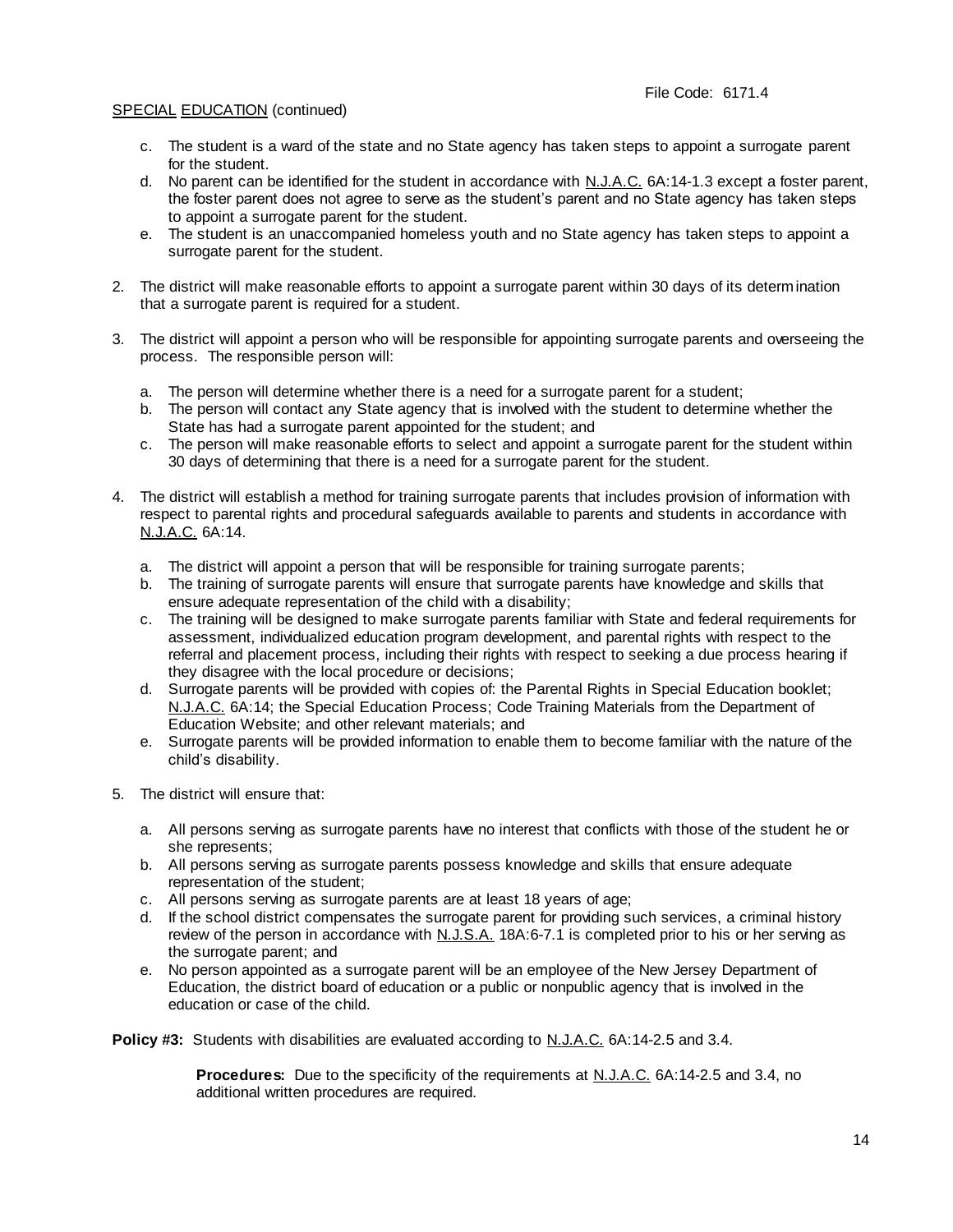**Policy #4:** An individualized education program is developed, reviewed, and as appropriate, revised according to N.J.A.C. 6A:14-3.6 and 3.7.

> **Procedures:** Due to the specificity of the requirements at N.J.A.C. 6A:14-2.6 and 3.7, no additional written procedures are required.

**Policy #5:** To the maximum extent appropriate, students with disabilities are educated in the least restrictive environment according to N.J.A.C. 6A:14-4.2.

> **Procedures:** Due to the specificity of the requirements at N.J.A.C. 6A:14-4.2, no additional written procedures are required.

**Policy #6:** Students with disabilities are included in statewide and districtwide assessment programs, with appropriate accommodations, where necessary according to N.J.A.C. 6A:14- 4.10. All students with disabilities will participate in statewide assessments or the applicable Alternate Proficiency Assessment, in grades 3, 4, 5, 6, 7, 8 and 11 in accordance with their assigned grade level.

> **Procedures:** Due to the specificity of the requirements at N.J.A.C. 6A:14-4.10, no additional written procedures are required.

**Policy #8:** A free, appropriate public education is available to all students with disabilities between the ages of three and 21, including students with disabilities who have been suspended or expelled from school.

#### **Procedures regarding the provision of a free, appropriate public education to students with disabilities who are suspended or expelled must ensure that:**

- 1. School officials responsible for implementing suspensions/expulsions in the district are identified.
- 2. Each time a student with a disability is removed from his/her current placement for disciplinary reasons, notification of the removal is provided to the case manager.
- 3. A system is in place to track the number of days a student with disabilities has been removed for disciplinary reasons.
- 4. Suspension from transportation is counted as a day of removal if the student does not attend school.
	- a. If transportation is included in the student's IEP as a required related service, the school district shall provide alternate transportation during the period of suspension from the typical means of transportation.
- 5. Removal for at least half of the school day is reported via the Electronic Violence and Vandalism Reporting System.
- 6. If the district has an in-school suspension program, participation in the program is not considered a removal when determining whether a manifestation determination must be conducted if the program provides the following:<sup>1</sup>
	- a. Opportunity for the student to participate and progress in the general curriculum;
	- b. Services and modifications specified in the student's IEP;

L,

- c. Interaction with peers who are not disabled to the extent they would have in the current placement; and
- d. The student is counted as present for the time spent in the in-school suspension program.
- 7. When a series of short-term removals will accumulate to more than 10 school days in the year:

<sup>&</sup>lt;sup>1</sup> For the purpose of documenting all removals, in-school suspension must be reported via the Electronic Violence and Vandalism Reporting System even if services w ere provided.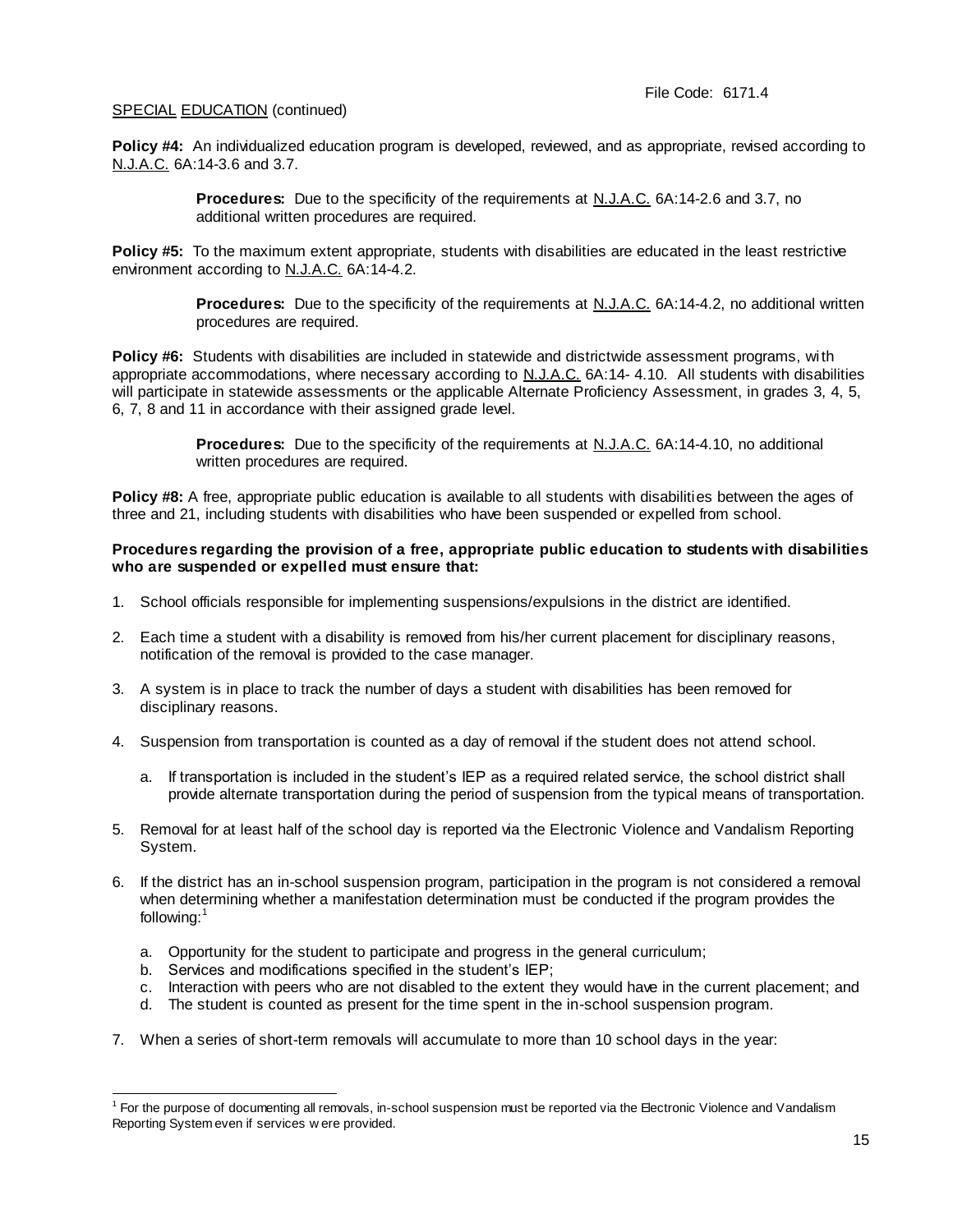- a. School officials and the case manager consult to determine whether the removals create a change of placement according to N.J.A.C. 6A:14-2.8(c)2;
- b. Written documentation of the consultation between school officials and the case manager is maintained;
- c. If it is determined that there is no change in placement, school officials, the case manager and special education teacher consult to determine the extent to which services are necessary to:
	- 1. Enable the student to participate and progress appropriately in the general education curriculum; and
	- 2. Advance appropriately toward achieving the goals set out in the student's IEP; and
- d. Written documentation of the consultation and services provided is maintained.
- 8. Steps are in place to convene a meeting of the IEP team and, as necessary or required, conduct a functional behavioral assessment and review the behavioral intervention plan according to N.J.A.C. 6A:14 Appendix A, 20 U.S.C. §1415(k).

## **Procedures regarding the provision of a free, appropriate public education to preschool age students with disabilities must ensure that:**

- 1. Eligible preschool age children who are not participating in an early intervention program have an IEP in effect by their third birthday. Steps include:  $2^2$ 
	- a. Responding to referrals according to N.J.A.C. 6A:14-3.3(e)
	- b. Having a program in place no later than 90 calendar days from the date of consent.

## **Procedures regarding the provision of a free, appropriate public education to students with disabilities who are advancing from grade to grade must ensure that:**

- 1. A student with a disability, who is advancing from grade to grade with the support of specially designed services, may continue to be eligible when:
	- a. As part of a reevaluation, the IEP team determines that the student continues to require specially designed services to progress in the general education curriculum; and
	- b. The use of functional assessment information supports the IEP team's determination.

**Policy #9:** Children with disabilities participating in early intervention programs assisted under IDEA Part C who will participate in preschool programs under this chapter will experience a smooth transition and have an individualized education program developed and implemented according to N.J.A.C. 6A:14-3.3(e) and N.J.A.C. 6A:14-3.7. $3$ 

- 1. A child study team member of the district will participate in the preschool transition planning conference arranged by the designated service coordinator from the early intervention system and will:
	- a. Review the Part C Individualized Family Service Plan for the child;
	- b. Provide the parent(s) written district registration requirements;
	- c. Provide the parents written information with respect to available district programs for preschool students, including general education placement options; and
	- d. Provide the parent(s) a form to use to request that the Part C service coordinator be invited to the child's initial IEP meeting.
- 2. The Part C service coordinator will be invited to the initial IEP meeting for a student transitioning from Part C to Part B.

L, <sup>2</sup> This procedure does not apply to secondary school districts or charter schools that do not serve preschool age children.

<sup>&</sup>lt;sup>3</sup> This procedure does not apply to secondary school districts or charter schools that do not serve preschool age children.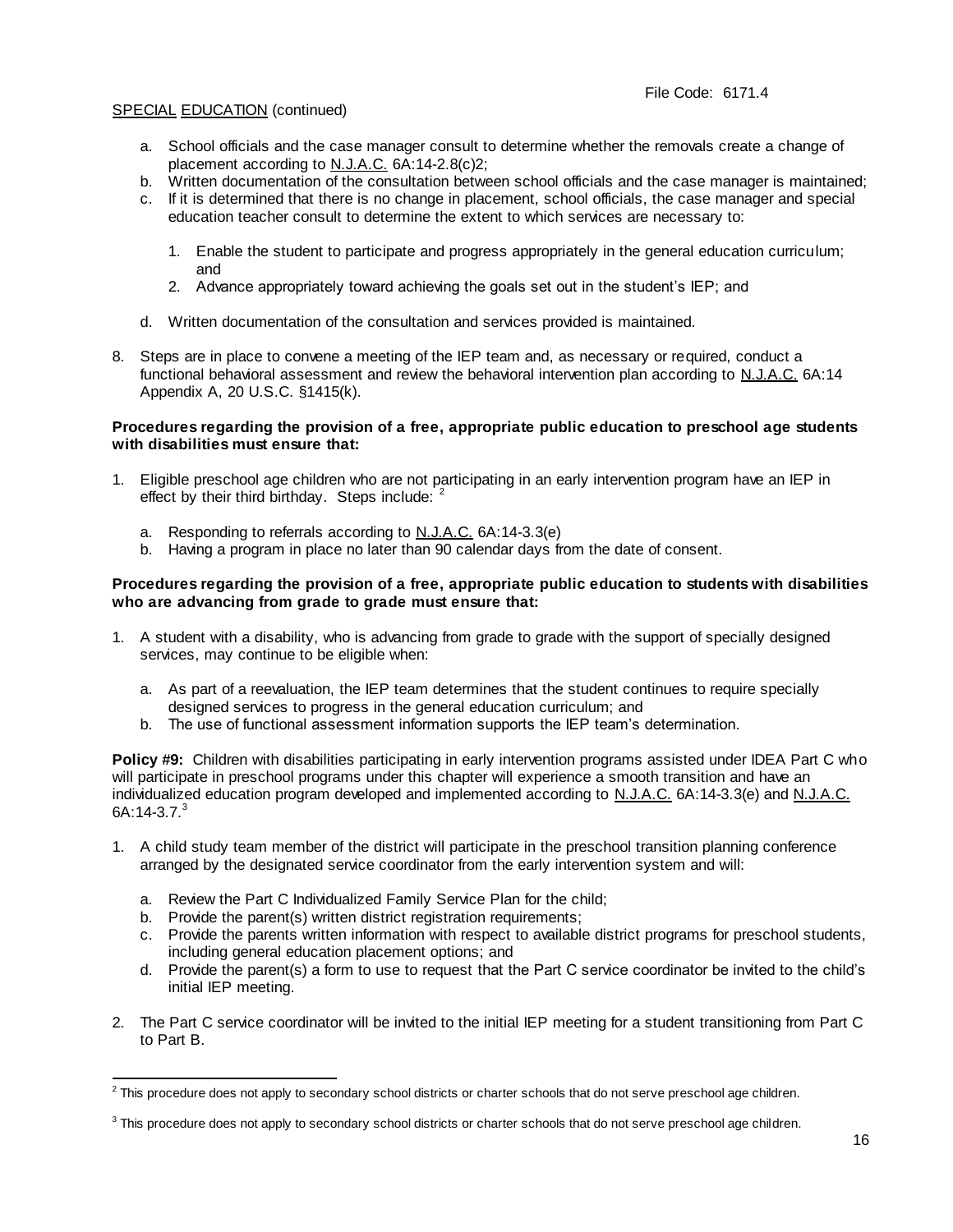Policy #10: Full educational opportunity to all students with disabilities is provided.

Procedures: Due to the specificity of the requirements at N.J.A.C. 6A:14-1.1, no additional written procedures are required.

**Policy #11:** The compilation, maintenance, access to and confidentiality of student records are in accordance with N.J.A.C. 6A:32-7.

> Procedures: Due to the specificity of the requirements at N.J.A.C. 6A:32-7, no additional written procedures are required.

**Policy #12:** Provision is made for the participation of students with disabilities who are placed by their parents in nonpublic schools according to N.J.A.C. 6A:14-6.1 and 6.2.

> **Procedures:** Due to the specificity of the requirements at N.J.A.C. 6A:14-6.1 and 6.2, no additional written procedures are required.

**Policy #13:** Students with disabilities who are placed in private schools by the district board of education, are provided special education and related services at no cost to their parents according to N.J.A.C. 6A:14-1.1(d) and N.J.A.C. 6A:14-7.5(b)3.

> **Procedures:** Due to the specificity of the requirements at N.J.A.C. 6A:14-1.1(d) and 7.5(b)3, no additional written procedures are required.

**Policy #14:** All personnel serving students with disabilities are highly qualified and appropriately certified and licensed, where a license is required, in accordance with State and Federal law.

> **Procedures:** Due to the specificity of the requirements at N.J.A.C. 6A:14-1.2(b)13, no additional written procedures are required.

**Policy #15:** The in-service training needs for professional and paraprofessional staff who provide special education, general education or related services are identified and that appropriate in-service training is provided. The district board of education shall maintain information to demonstrate its efforts to:

- 1. Prepare general and special education personnel with the content knowledge and collaborative skills needed to meet the needs of children with disabilities;
- 2. Enhance the ability of teachers and others to use strategies, such as behavioral interventions, to address the conduct of students with disabilities that impedes the learning of students with disabilities and others;
- 3. Acquire and disseminate to teachers, administrators, school board members, and related services personnel, significant knowledge derived from educational research and other sources and how the district will, if appropriate, adopt promising practices, materials and technology;
- 4. Insure that the in-service training is integrated to the maximum extent possible with other professional development activities; and
- 5. Provide for joint training activities of parents and special education, related services and general education personnel.

**Procedures:** Due to the specificity of the requirements at N.J.A.C. 6A:14-2.5 and 3.4, no additional written procedures are required.

**Policy #16:** Instructional materials will be provided to blind or print-disabled students in a timely manner.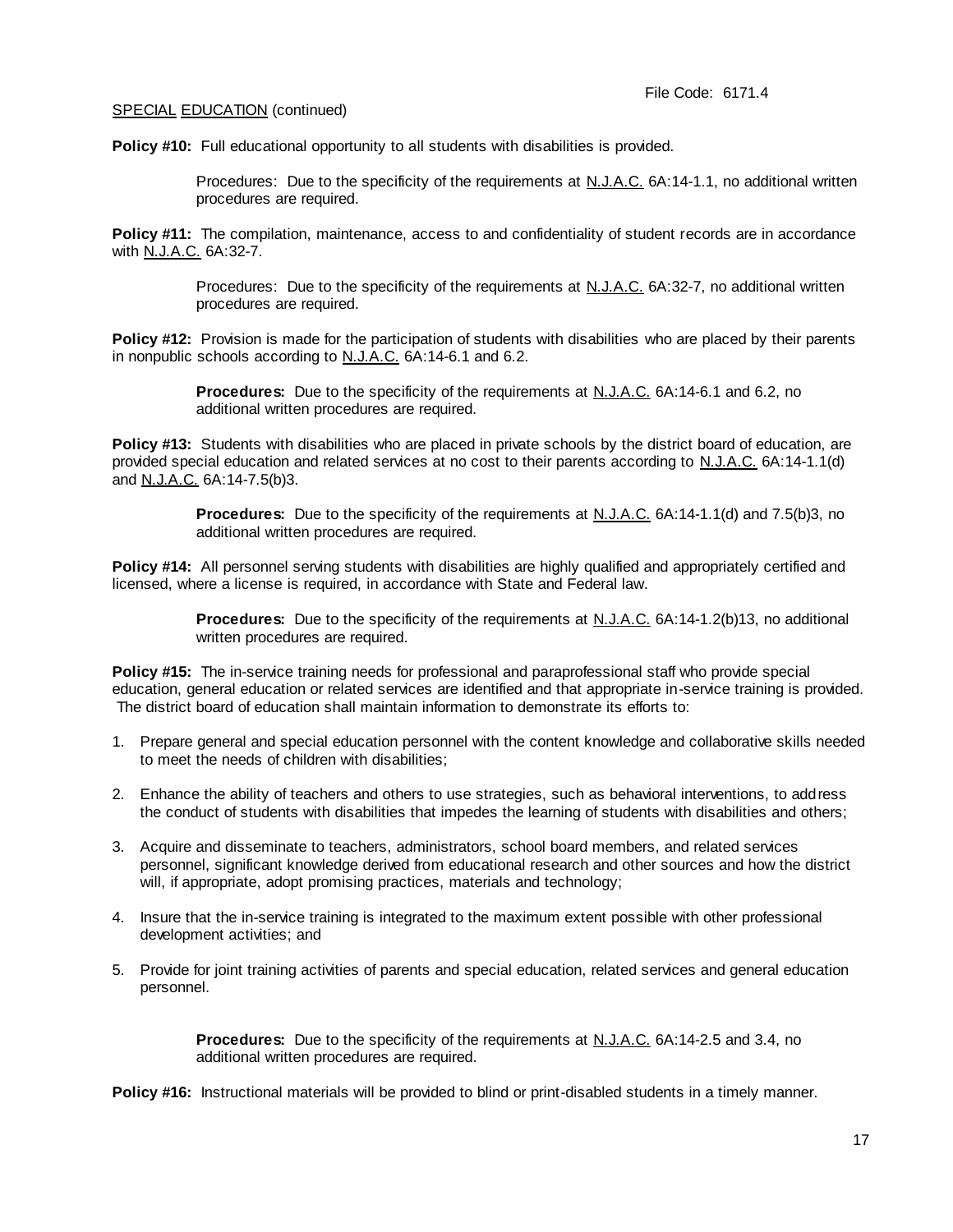Instructional materials will be provided to blind or print-disabled students in accordance with a plan developed by the district. The plan will be the Individualized Education Program of each student with a disability, which will set forth the instructional materials needed, how they will be provided, and address any assistive technology needed to permit the student to utilize the materials.

**Policy #17:** For students with disabilities who are potentially eligible to receive services from the Division of Developmental Disabilities in the Department of Human Services, the district will provide, pursuant to the Uniform Application Act, N.J.S.A. 30:4-25.10 et seq., the necessary materials to the parent to apply for such services.

> **Procedures:** Due to the specificity of the requirements at N.J.A.C. 6A:14-1.2(b)17, no additional written procedures are required.

**Policy #18:** When the school district utilizes electronic mail, parents are informed as to whether they may use electronic mail to submit requests to school officials regarding referral, identification, evaluation, classification, and the provision of a free, appropriate public education. If this is permitted, parents shall be informed of the procedures to access the electronic mail system and that they may not utilize electronic mail to provide written consent when the district provides written notice and seeks parental consent as required by N.J.A.C. 6A:14.

> **Procedures:** Due to the specificity of the requirements at N.J.A.C. 6A:14-1.2(b)18, no additional written procedures are required.

**Policy #19:** The school district will provide teacher aides and the appropriate general or special education teaching staff time for consultation on a regular basis as specified in each student's IEP.

| Legal References: N.J.S.A. 10:5-1 et seq.<br>N.J.S.A. 18A:46-1 et seq.<br>See particularly:              | Law Against Discrimination<br>Classes and Facilities for Handicapped Children                    |
|----------------------------------------------------------------------------------------------------------|--------------------------------------------------------------------------------------------------|
| N.J.S.A. 18A:46-13<br><u>N.J.S.A.</u> 18A:46A-1 et seq.<br>N.J.A.C. 5:23-7                               | <b>Auxiliary Services</b><br>Barrier free subcode of the uniform construction                    |
| N.J.A.C. 6A:7-1.7<br>N.J.A.C. 6A:8-1.2                                                                   | code<br>Equality in school and classroom practices<br>Scope                                      |
| N.J.A.C. 6A:8-1.3<br>N.J.A.C. 6A:8-3.1<br>N.J.A.C. 6A:8-4.1 et seq.                                      | <b>Definitions</b><br>Curriculum and instruction<br>Implementation of the Statewide Assessment   |
| N.J.A.C. 6A:8-5.1 et seq.<br>N.J.A.C. 6A:9-1.1 et seq.                                                   | System<br>Implementation of Graduation Requirements<br>Professional Licensure and Standards      |
| See particularly:<br>N.J.A.C. 6A:9-11.3<br>N.J.A.C. 6A:14-1.1 et seq.                                    | <b>Special Education</b>                                                                         |
| N.J.A.C. 6A:15-1.4<br>students                                                                           | Bilingual programs for limited English proficient                                                |
| N.J.A.C. 6A:23A-1.1 et seq.<br>See particularly:<br>N.J.A.C. 6A:23A-17.5, -17.6,<br>-17.7, -18.1 et seq. | Fiscal accountability, efficiency and budgeting<br>procedures                                    |
| N.J.A.C. 6A:26-6.1 et seq.                                                                               | Planning and Construction Standards for School<br><b>Facilities</b>                              |
| N.J.A.C. 6A:30-1.1et seq.<br>N.J.A.C. 6A:32-7.1 et seq.<br>N.J.A.C. 6A:32-8.3                            | Evaluation of the Performance of School Districts<br><b>Student Records</b><br>School attendance |
|                                                                                                          |                                                                                                  |

**Procedures:** Due to the specificity of the requirements at N.J.A.C. 6A:14-4.5(d), no additional written procedures are required.